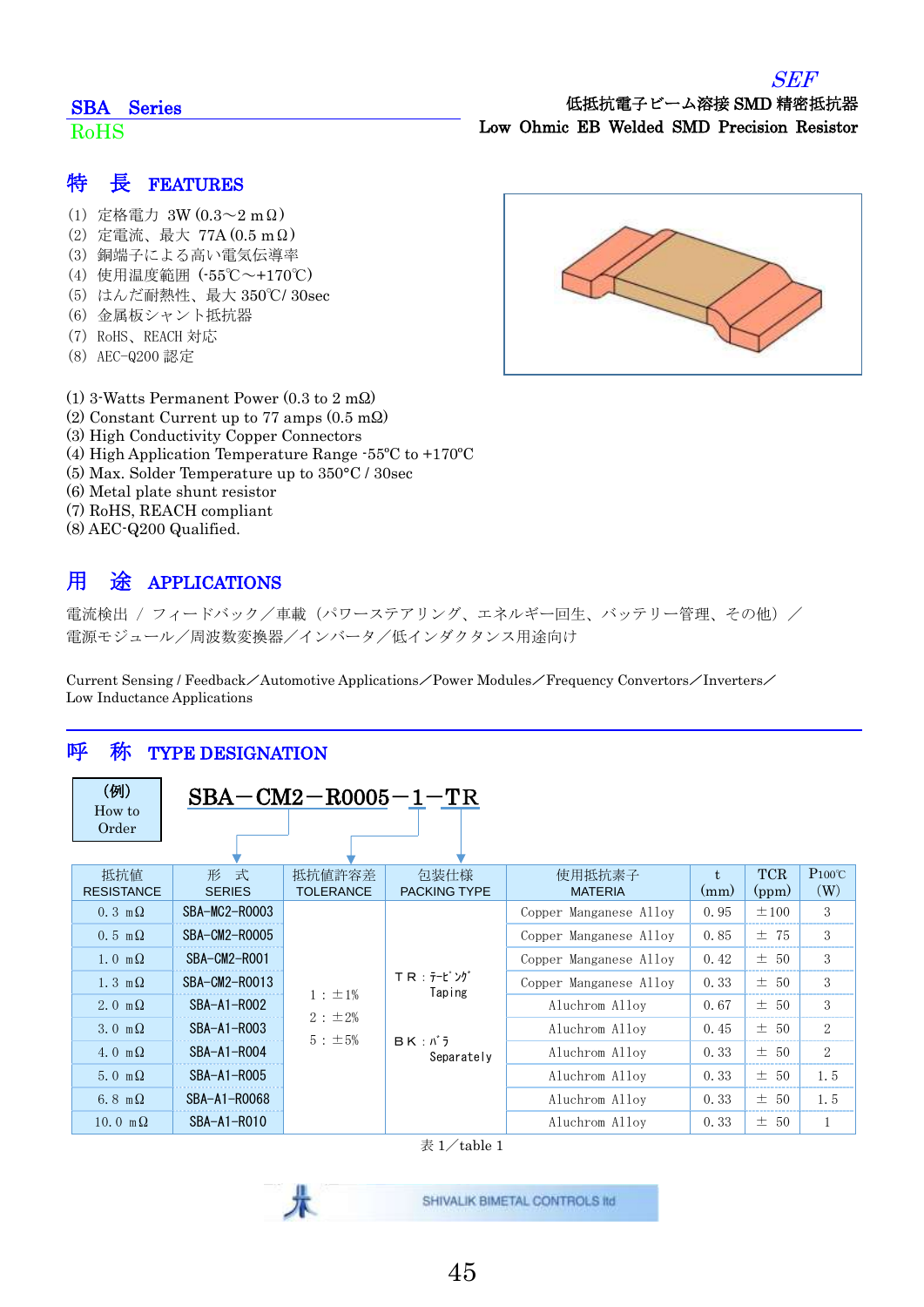Ī

#### 寸 法 DIMENSIONS





\*\* t≦0.67 mm の場合の寸法公差、 >0.67 mm の場合、 +0/-0.7 \*\* Tolerance for t≦0.67 mm, for t>0.67 mm applicable tolerance is +0/-0.7

#### 推奨ランドパターン RECOMMENDED PAD DIMENSIONS



### 定 格 RATING

| 抵抗値 / Resistance Values                          | 0.3, 0.5, 1, 1.3, 2, 3, 4, 5, 6.8, 10  | (mΩ) |  |
|--------------------------------------------------|----------------------------------------|------|--|
| 抵抗値許容差/Tolerance                                 | 1, 2, 5                                | (%)  |  |
| TCR - 抵抗温度係数 (抵抗素子) *                            | $\leq$ +10 (Manganese),                |      |  |
| TCR - Temperature Coefficient (Resistive Alloy)* | $\leq$ -25 (Aluchrom)                  |      |  |
| 使用温度範囲/Applicable Temperature Range              | $-55 \sim +170$                        | °C   |  |
| 負荷能力/Load Capacity                               | 表 1 参照/ See table 1                    |      |  |
| インダクタンス/Inductance                               | $\langle$ 2                            | nH   |  |
| 耐久性/Stability Deviation                          | $< 0.5$ after 2000 Hours. Tt* = 110 °C | $\%$ |  |
| * T <sub>t</sub> = 端子温度/Terminal temperature     | $<$ 1.0 after 2000 Hours. Tt* = 140 °C | $\%$ |  |

 $*+20 \sim +60$ °C

SHIVALIK BIMETAL CONTROLS IId